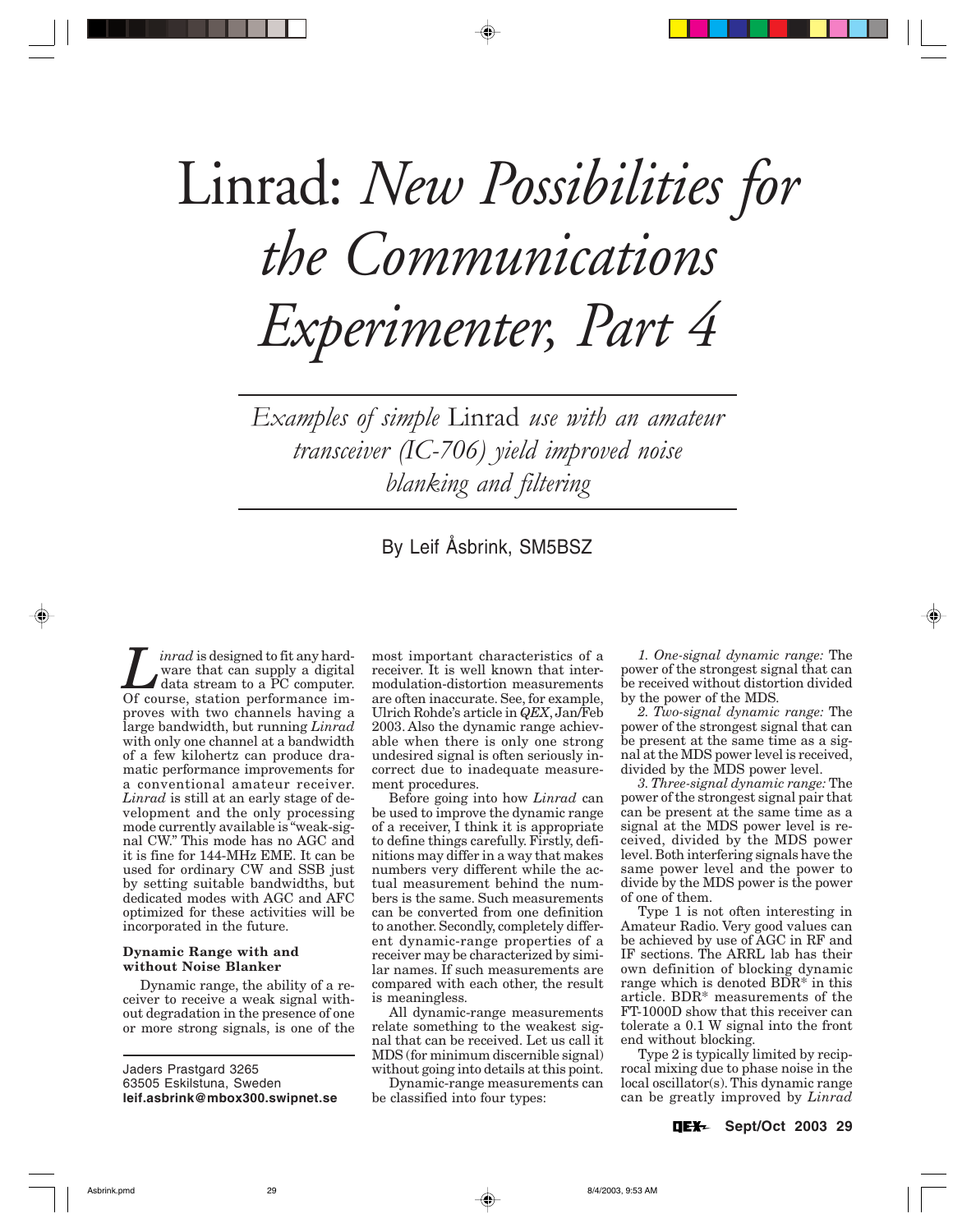under certain circumstances, as will be shown below. State-of-the-art variable-frequency local oscillators set a limit somewhere around 140 dBc/Hz with 20-kHz frequency separation, which corresponds to 116 dB in 250 Hz. BDR\* values are often much higher and should not be confused with type-2 measurements.

Type 3 has been discussed extensively in amateur literature. Details are beyond the scope of this article, but the setup described below is easily extended to a very accurate and reproducible method for measuring intermodulation-free dynamic range.

To make the above definitions exact, one must define the MDS and a precise level of degradation as negligible. MDS can be defined in many ways and it may depend on the mode CW, SSB or FM. For the purpose of comparing amateur receivers—where the interesting dynamic range limitations, type 2 and type 3, originate in circuits ahead of the bandwidth limiting filter—it is enough to measure MDS in one mode. It is natural then to use one of the linear modes CW or SSB.

The ultimate limit for receiver sensitivity is the noise floor. The MDS is directly proportional to the noise floor, and I propose using the power level of the noise floor in 1 Hz bandwidth to define the MDS power. For the definitions, I assume the receiver is connected to a signal source that is impedance-matched to the nominal impedance of the receiver, typically 50 Ω. A completely noise-free receiver then has the MDS power equal to k*T*, where k is Boltzmann's constant  $(1.38066 \times 10^{-23})$  and *T* is the absolute temperature of the resistor. With *T* = 293 K (room temperature), one finds  $P = 4.045 \times 10^{-21}$  W =  $-173.93$  dBm. For simplicity, we define room temperature as the temperature where a resistor delivers –174 dBm for each hertz of bandwidth.

Rather than specifying the MDS power in dBm, or more precisely in dBm/Hz (it is a power density in W/Hz), one can specify the MDS power density in decibels above the room temperature resistor at –174 dBm/Hz. This number is the noise figure of the receiver and it is a generally accepted figure of merit for receiver sensitivity.

To make measurements easy and compatible to transmitter measurements, it is a good idea to define acceptable degradation as 3 dB. If the sideband noise of a transmitter with a poor local oscillator is measured to a certain power density in –dBc/Hz, an otherwise perfect receiver with the same local oscillator will have exactly the same type-2 dynamic range. This could also be specified as an effective noise floor in dBc/Hz where the "c" stands for the power of the carrier of the undesired signal.

The two-signal dynamic-range noise floor in dBc/Hz is equal to *NF*– *P*–174, where *P* is the power level (dBm) of a signal that degrades the S/N of a weak signal by 3 dB, and *NF* is the noise figure in decibels. This is a very precise definition and it is easy to set up a measurement that will give reproducible results with a known accuracy. If we want the dynamic range itself, not its associated noise floor, we must divide the other way around: *DR*  $= (174 + P - NF)$  dBc  $\times$  Hz.

It is obvious what this definition means if the receiver dynamic range is limited by reciprocal mixing—and this is usually the case in modern receivers. If the dynamic range were limited by blocking, it would be less clear. There is a chance that both signal and noise are reduced simultaneously when a strong, off channel signal is applied. This kind of blocking, to the extent that it does not change S/N, can be compensated by a fast AGC and is less serious than a loss of S/N, which cannot be compensated. Blocking can be measured separately and the corresponding figure of merit is BDR\*, the blocking dynamic range. It's good practice to specify BDR\* in those rare cases where it's less than the two-signal dynamic range defined above.

To show how *Linrad* can be used to improve the dynamic range of an IC-706MKIIG, the setup of Fig 1 was used.

The HP-8657A generator was set to –106 dBm. The star connector contains  $25$ -Ω resistors so the power level reaching the spectrum analyzer and the IC-706 is –130 dBm. The spectrum analyzer is connected to monitor the

frequency and amplitude of the freerunning vacuum-tube signal generator, which has very low phase noise but lacks calibration in both frequency and amplitude. The 10-dB attenuators are identical to within 0.1 dB, so the input signals to the IC-706 are identical to those to the HP-8591A to within 0.2 dB. Each signal level is probably accurate to within 1 dB.

When only the HP-8657 was running, the signal level as measured by the *Linrad* S-meter was 48 dB, while the noise floor was 31 dB in a 100-Hz bandwidth. A –130-dBm input signal thus produces 37 dBc/Hz, so the noise floor is at –167 dBm/Hz. That means the noise figure of the IC-706MKIIG is 7 dB.

In the measurement setup, the strong signal is passed through a filter with a deep notch at 10.683 MHz, as can seen in Fig 1. The frequency response of this filter is shown in Fig 2 and the schematic diagram is in Fig 3.

A notch filter like this is reasonably easy to design. To make it useful for intermodulation measurements, the input and output transformers are wound on rather large iron-powder cores, T80-6 from Amidon. With a high transformation ratio, the notch becomes deeper and wider. The filter I have used is rather narrow with a transformation ratio of only 4:1. The notch is then only about 5 kHz wide at the 1-dB points while the attenuation is about 60 dB at the notch center. The filter is flat from 9 to 12 MHz.

The desired signal is placed at the frequency of the notch and the sideband noise of the strong signal is improved by 40 dB by the notch filter. This way, the measurement setup has much greater dynamic range than the IC-706 or any other receiver. The amplitude of the strong signal is adjusted until the S/N for the desired signal is degraded



**Fig 1—Setup for dynamic range measurement. One strong and one weak signal are summed and a pulse generator can be switched on to measure how the noise blanker is disturbed by strong signals.**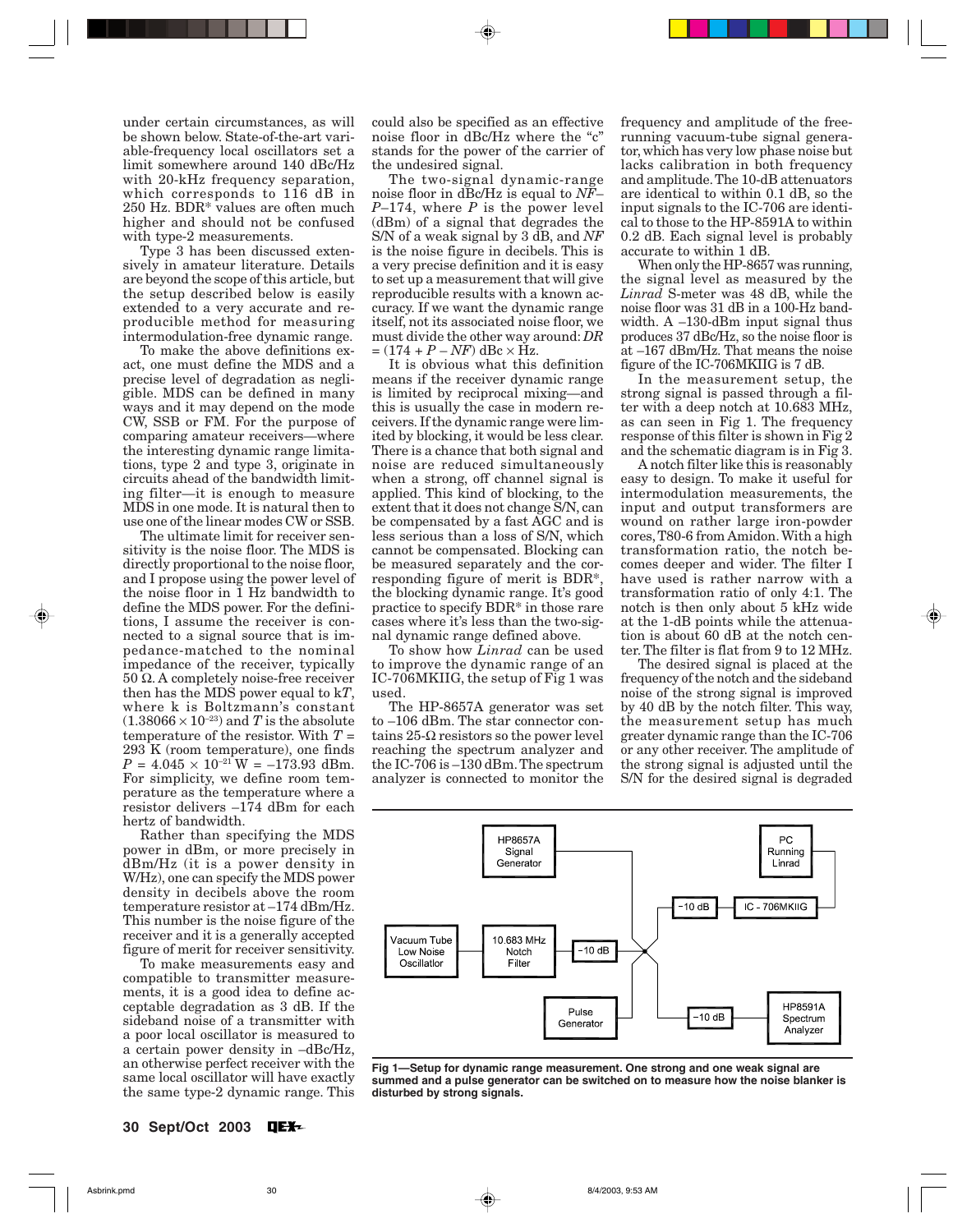by 3 dB, and the corresponding power level is recorded for each frequency.

The measurement procedure mimics the real situation for which the twosignal dynamic range is the relevant figure of merit. It is up to the tester to find a combination of gain control, AGC, blanker and other settings that maximize the dynamic range.

Two series of measurements were made on the IC-706: one with the weak and the strong signal only, another with the pulse generator added. For the measurement, the pulse generator was set to emit pulses repeating at 250 Hz. Without a noise blanker, the pulses lifted the noise floor of the IC-706 by 35 dB. When the IC-706 noise blanker is switched on, the noise from the pulse generator is reduced by 28 dB for a remaining degradation of 7 dB. Table 1 shows what signal level is required to degrade S/N by 3 dB in the two cases. Since the noise floor is at –167 dBm/Hz, the dynamic range is 127 dBc Hz at a frequency separation of 20 kHz.

Now, what has all this to do with *Linrad*? The interesting thing is that if the IC-706 noise blanker is switched off and the *Linrad* noise blanker is switched on, the big losses of dynamic range caused by the noise blanker disappear completely. This is a qualitative difference, not just a small improvement. The reason is obvious: The narrow filter of the IC-706 prevents the strong signal from reaching *Linrad* at all. Actually, it is even better than that because the dynamic range of the IC-706 is limited by reciprocal mixing. The strong signal can be made another 6 dB stronger before reciprocal mixing causes degradation of the elevated noise floor. With the IC-706 blanker switched off and the *Linrad* blanker switched on, the pulse generator lifts the noise floor by 6 dB, which adds one more decibel in favor of the *Linrad* blanker.

If the pulse generator were run at 500 Hz, the IC-706 blanker would not work well any more. The S/N of the desired signal is degraded by 17 dB. If the IC-706 blanker was switched off and *Linrad* allowed to take care of the problem, the 500-Hz pulse repetition frequency would cause a S/N loss of 8 dB only.

If the pulse amplitude were reduced by 6 dB for a S/N degradation of 29 dB without any noise blanker, the IC-706 blanker would reduce the degradation to 6 dB; while the *Linrad* blanker would reduce the S/N loss to below 0.5 dB at a pulse repetition frequency of 250 Hz. As soon as the pulses are small enough to stay within the linear range of the IC-706's IF, product detector and audio sections,

the blanker works with mathematical precision and removes interference pulses almost completely.

In case the pulse amplitude were reduced by 20 dB, the degradation due to 500-Hz pulses would be 17 dB if no blanker were used. The IC-706 blanker does not work at all in this situation, but the *Linrad* blanker is very successful: The S/N loss is less than 3 dB. Pulses that are too weak to trigger the IC-706 blanker are nearly eliminated by the *Linrad* blanker. The 3 dB S/N loss is due to loss of signal. If the level of the desired signal were reduced to a typical 144-MHz EME level corresponding to –150 dBm into the IC-706, the signal loss caused by the blanker would affect the noise to the same degree as it affected the desired signal. The S/N loss would be a few tenths of a decibel only. The pulses have to be made much stronger even at 500-Hz repetition rate to give any noticeable S/N degradation.

I do not know how the IC-706MKIIG compares to other receivers, but I believe the results for the IC-706 are typical. What may differ is the linearity and noise floor of the IF, product detector and audio section. A traditional noise blanker is always a compromise. More bandwidth for the blanker improves pulse suppression and allows somewhat stronger undesired signals in the blanker passband. On the other hand, the number of strong signals and the risk for getting a very strong signal into the passband increases with blanker bandwidth. A variable blanker threshold is valuable; if there are no strong signals to worry about one can set the threshold low and eliminate weaker pulses.

# **How the** *Linrad* **Noise Blanker Works**

Unlike conventional blankers, the *Linrad* noise blanker does not gate out the entire signal for the duration of a noise spike. *Linrad* has a calibration procedure during which a pulse generator is used to send pulses into the antenna connector of the radio hardware. The calibration pulses are typically 20 ns and they have a flat spectrum from dc to 30 MHz. *Linrad*

assumes the radio hardware is perfectly linear and can calculate the exact properties of the entire filter chain that is between the antenna and the digital world inside the PC. Knowing exactly what total filter response the signal has been subjected to, *Linrad* can add one more filter in the signal path that gives the total filter chain any desired characteristics that are compatible with modest gain in the digital filter. It is of course impossible to recover frequencies that have been strongly attenuated without serious loss of dynamic range.

Thanks to the calibration, *Linrad* has an optimum pulse response for the available bandwidth. This makes it easier to locate pulses. *Linrad* also knows the exact shape of an interference pulse, so it will subtract the known shape from the data stream. The data stream on which the blanker operates does not contain any strong signals. The first FFT is used to split the incoming signal in two groups. One group contains all strong signals, the other contains all weak signals and the noise floor.

Since most of the spectrum belongs to the weak group, most of the pulse energy is there and the pulses are not much distorted. To compensate for the distortion, one just divides the peak amplitude by the square root of the fraction that the weak signals constitute out of the entire spectrum. This way, the correct pulse is subtracted. Pulses are correctly subtracted from the entire signal—the strong signals too, despite the fact that they were excluded from the blanker input data. At present, the need of using MMX instructions destroys the blanker operation on strong signals. There are several other complications arising from the fact that *Linrad* is designed to work with two channels at 96 kHz bandwidth on a 600 MHz Pentium III. By the time computers are fast enough, it will probably be more interesting to increase the bandwidth than to avoid the CPU-load-related complications that are already in the code; but someday, they can be removed, which will make setup somewhat easier.

# **Table 1—Level of Interference Required to Degrade Sensitivity by 3 dB at Different Frequency Separations**

|       | Offset Pulses Off | Pulses On | Loss due to Pulses |
|-------|-------------------|-----------|--------------------|
| (kHz) | (dBm)             | (dBm)     | (dB)               |
| 5     | $-55$             | $-97$     | 42                 |
| 10    | $-47$             | $-91$     | 44                 |
| 15    | $-43$             | $-71$     | 28                 |
| 20    | $-40$             | $-60$     | 20                 |
| 25    | $-39$             | $-54$     | 15                 |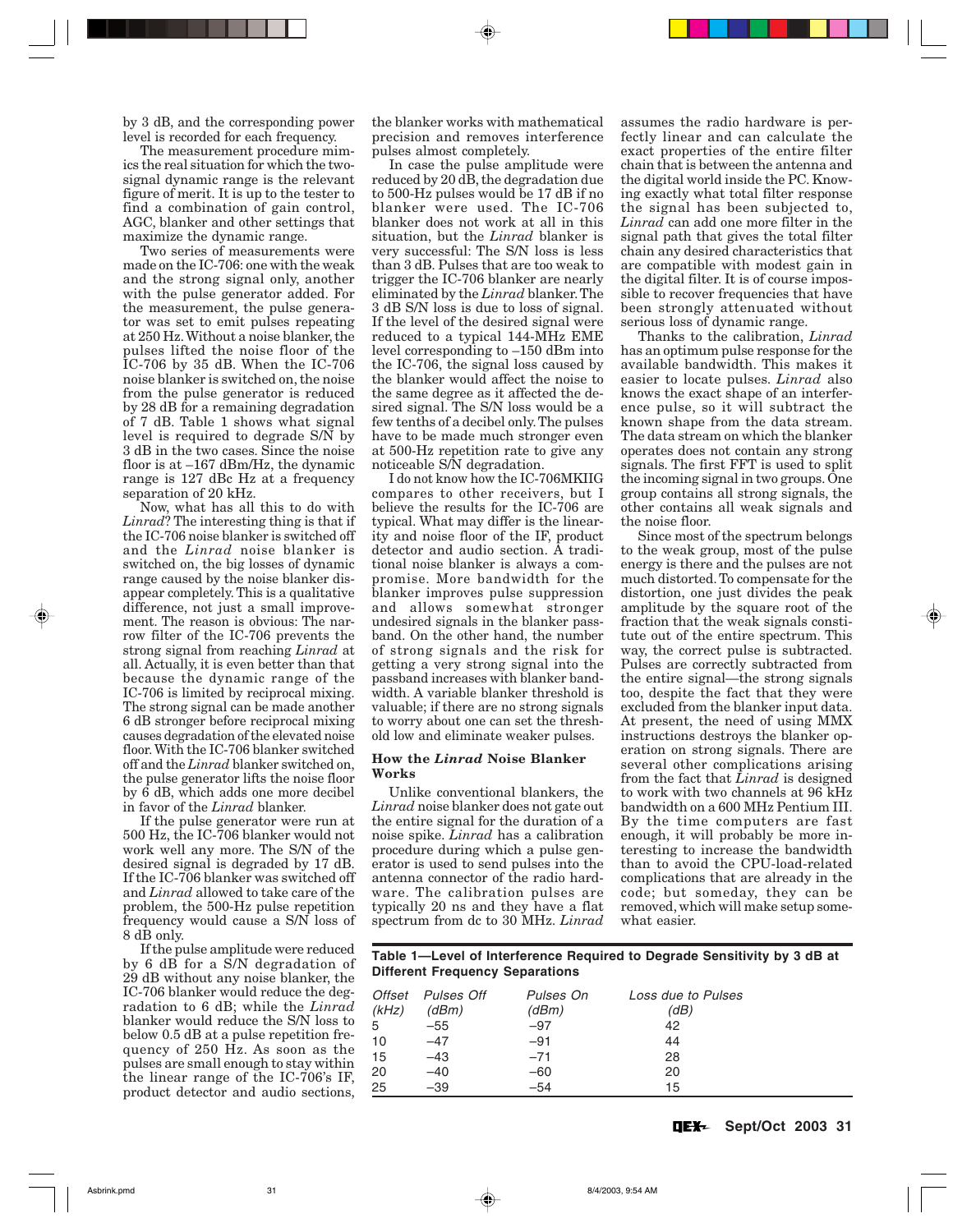*Linrad* uses several averaged power spectra to decide whether a frequency bin should be routed to the group of strong signals or whether it should be routed to the blanker input. The two averaging numbers for fft1 as well as the fft2 average number therefore affect the blanker operation. There are two level controls for the blanker: One selects what S/N should be considered a strong signal. The other sets the blanker threshold that controls what signal-level peak is considered to be a noise pulse. *Linrad* also has a conventional blanker, but it is of lesser use when the input bandwidth is only 3 kHz. For more information about the *Linrad* noise blanker, look at **antennspecialisten.se/~sm5bsz/ linuxdsp/blanker/leonids.htm**.

# **The** *Linrad* **Blanker on 7 MHz With the IC-706**

Fig 4 shows a sequence recorded from 7 MHz. About a dozen CW stations are visible during the 35 seconds of the recording. The numbers at the left side of the waterfall show minutes and seconds of the recording. The recording was made with a pulse generator connected in parallel with the antenna. The pulse repetition frequency was set to 100 Hz and the noise floor was lifted by 30 dB when no blanker was running. The IC-706 blanker reduced the degradation caused by the pulse generator to 10 dB while the *Linrad* blanker reduced



**Fig 2—Frequency response of the notch filter.**



**Fig 3—Schematic diagram of the notch filter.**



**Fig 4—A digital sequence recorded with the IC-706 operating on 7 MHz processed with Linrad. A is with the Linrad noise blanker off, while the B is the same data with the Linrad blanker on. The pulse generator is added to the antenna signal from 32.10 to 33.30 and the IC-706 blanker is running from 32.50 to 33.32. From white to black is 40 dB. Note that the lowest noise floor is with the IC-706 blanker disabled.**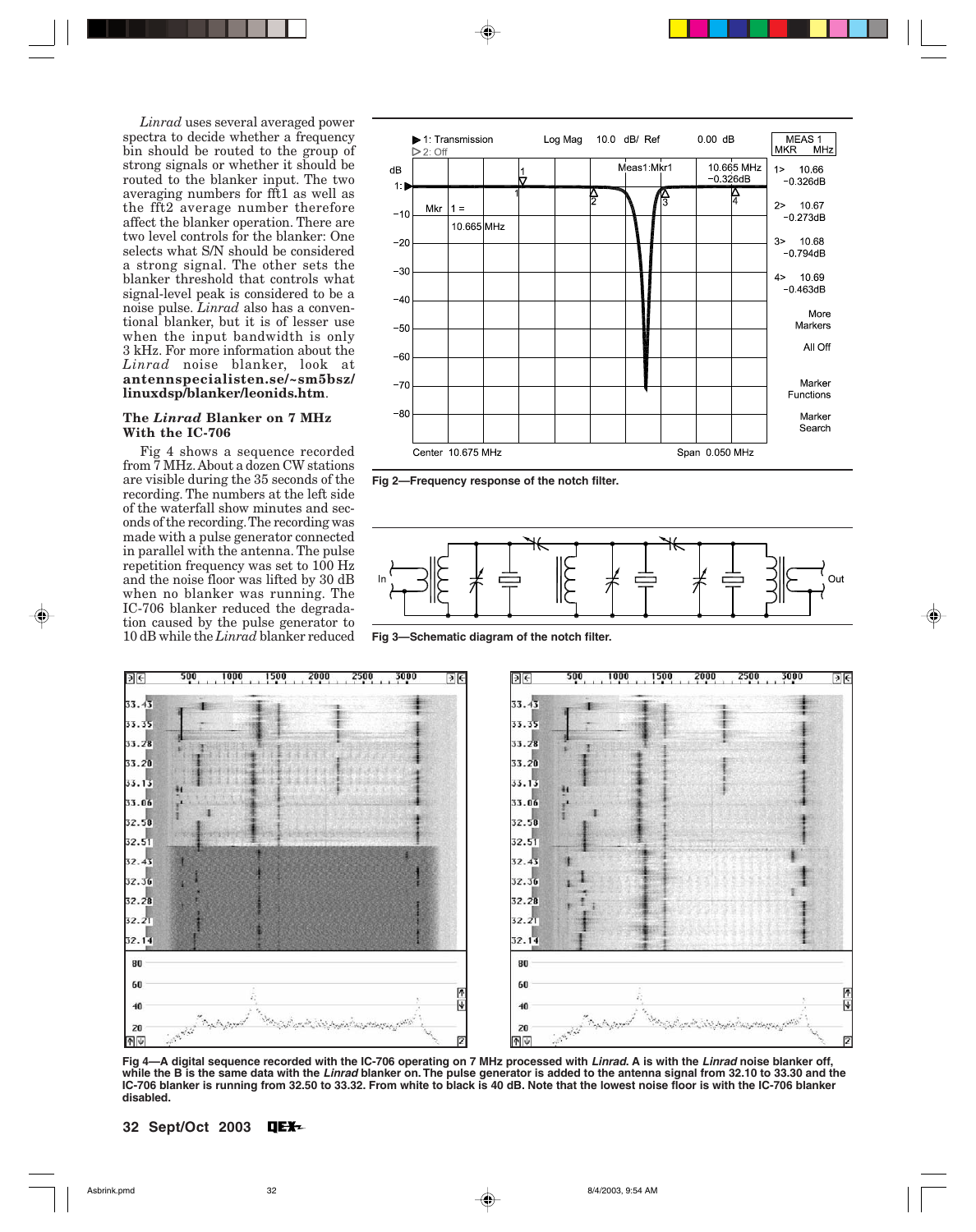it to 5 dB. The IC-706 RF gain was reduced until the AGC no longer reacted on the strongest signals and the AF volume was set just below the level where audio overtones were produced. The passband ranges from 300 to 3300 Hz and the *Linrad* mode-dependent parameters are set as described below.

Fig 4 shows the minimum improvement by use of *Linrad* instead of the built-in blanker of the IC-706 under circumstances when there is no signal within the 3 kHz passband that drives the product detector or audio section non-linear.

If the amplitude of the pulses were reduced, the difference between the built-in blanker and *Linrad* would become bigger; and if a strong signal occurred outside the 3 kHz passband, the difference would be enormous.

# **Setting up** *Linrad* **for Use With an IC-706 or Similar Receiver**

A suitable sampling speed is 8 kHz. Place the 3 kHz passband of the IC-706 from 0.5 to 3.5 kHz or so. Set these parameters on the first mode parameter screen:

- First FFT bandwidth [10]
- First FFT window (power of sin) [3]
- First forward FFT version [2]
- First FFT storage time (s) [0]
- First FFT amplitude [30]

• Enable second FFT [1]

With a desired bandwidth of 10 Hz and a sine3 window, *Linrad* selects a transform size of 1024 at a sampling speed of 8 kHz, which leads to a delay of 0.26 seconds because the input is in real format, so 2048 points are needed to compute one transform. Since the second fft is enabled, there is no reason to store old fft1 transforms. (This may change in the future.) Setting the first FFT amplitude to 30 is a good idea only if the radio hardware has much less dynamic range in the audio section than the sound card. It is easier than attenuating the signal from the IC-706 with resistors and serves the same purpose.

Then set these parameters on the second mode parameter screen:

- First backward FFT version [0]
- Sellim maxlevel [6000]
- First backward FFT *att. N* [4]
- Second FFT bandwidth factor in powers of [0]
- Second FFT window (power of sin) [2]

If your computer is modern enough to support MMX instructions, there is no need to use them when processing a single channel that is sampled at 8-kHz only; so it is safe to set fft ver-

- Second forward FFT version [0]
- Second forward FFT *att. N* [7]
- Second FFT storage time [15]

the highest number. The *att*. *N* parameters control how the bits are shifted to prevent overflow or quantization noise. This is one of the complications coming from use of 16-bit arithmetic to save CPU time. It is completely useless in this case, but the code is optimized for other more demanding tasks. This link gives information about the *att. N* parameters and how they influence the processing: **antennspecialisten.se/ ~sm5bsz/linuxdsp/install/ dlevel.htm**. Enable AFC/SPUR/DE-CODE on the next screen, and select the default parameters on the screen that follows.

sions to 0. If your computer is better than a Pentium I, you may as well set

Then set the final mode parameter screen like this:

- First mixer bandwidth reduction in powers of 2 [1]
- First mixer no of channels [1]
- Baseband storage time (s) [30]
- Output delay margin (0.1 s) [3]
- Output sampling speed (Hz) [8000]
- Default output mode [1]
- Audio expander exponent [3]

The baseband will be represented as *I* and *Q* with a sampling rate of 2 kHz. Make the bandwidth reduction larger if you want to save memory or CPU time when playing with really narrow filters. Notice that 1 kHz is the largest bandwidth you can have in the



**Fig 5—Frequency response and pulse response of the IC-706 as measured with Linrad in the uncalibrated state.**



**Fig 6—With one more filter in the signal path Linrad converts the frequency response to the curve selected by the operator during the calibration process. The pulse response is made symmetric and as short as possible with the skirt steepness selected.**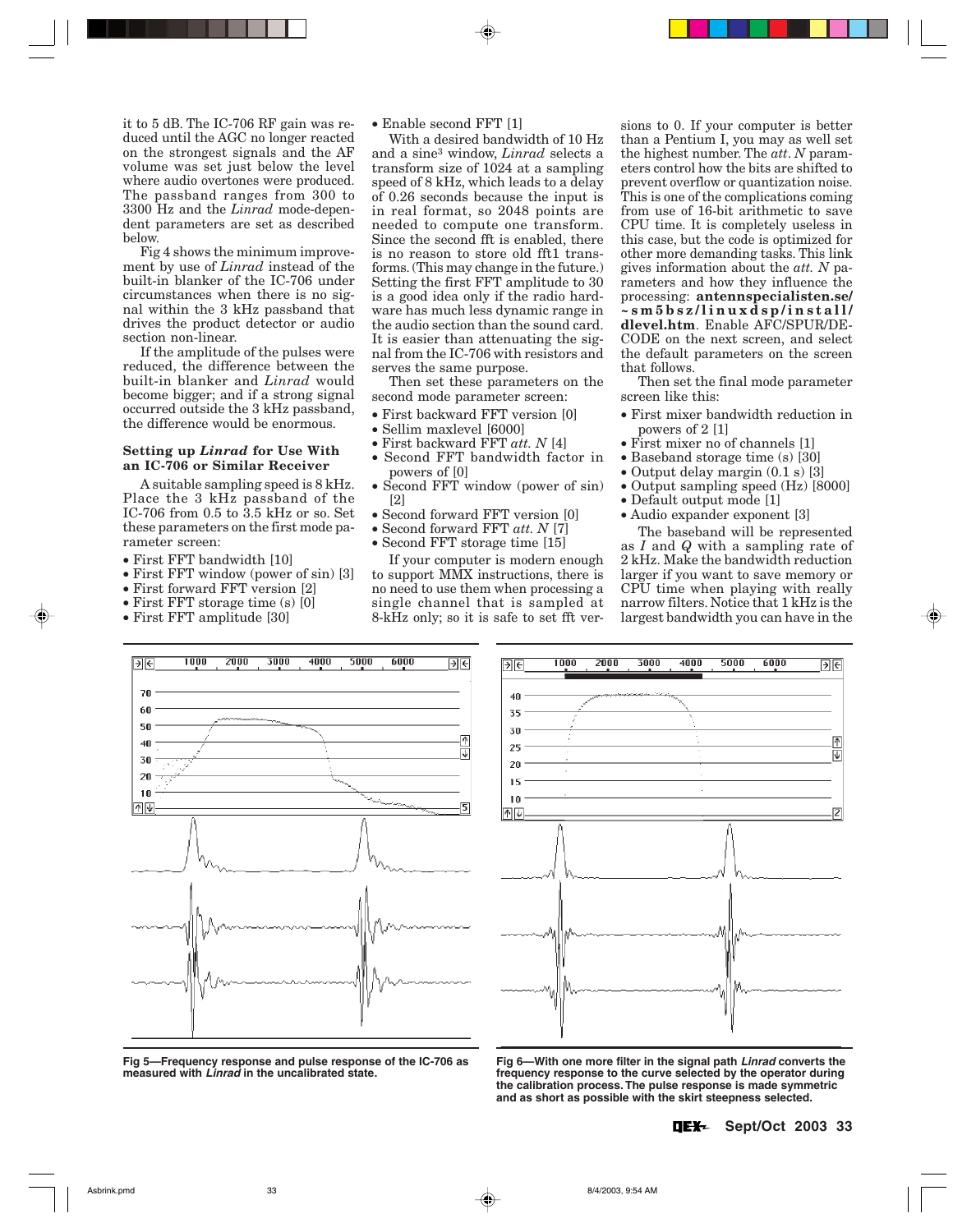output with the above settings, which maximize the output bandwidth. *Linrad* never gives more output bandwidth than 25% of the input bandwidth. If you want to process SSB signals, you must oversample the input at, for example, 24 kHz.

When set up as suggested here, *Linrad* should run with a CPU usage of about 22% on a 200-MHz Pentium MMX and 75% on a Pentium at 60 MHz. With the above parameters, 16 MB of memory is sufficient.

#### **The** *Linrad* **Calibration Procedure**

Besides the various spectra that display the signal in the frequency domain, *Linrad* has oscilloscope functions that display signals in the time domain. Fig 4 shows the result of feeding pulses into the IC-706 in both the frequency domain and in the time domain. In the frequency domain, we just see the frequency response of the signal reaching the loudspeaker. The filter bandwidth is 2.7 kHz at the –6 dB points if the slope of nearly 10 dB across the passband is accounted for. The lower amplitude towards the upper edge of the passband does not affect receiver performance, and it does not matter whether it originates in the IF filter or comes from the audio section. It is a matter of taste how the operator wants bass or treble set in the audio section and presumably ICOM has adjusted it to fit the built-in loudspeakers in a way that is generally acceptable.

There is only one problem with a sloping frequency response like that of the IC-706. If one measures the minimum discernible signal, MDS, in the way adopted by ARRL Lab, one must measure the frequency response and evaluate the correct noise bandwidth, which is a bit less than the filter bandwidth. The noise floor (in dBm/Hz) is constant across the passband regardless of the audio response.

The pulse response in the time domain is the Fourier transform of the frequency response. There is a lot to say about Fourier transforms in general; it can be found in mathematical textbooks. The transform of a soft function will be sharp and vice versa, for example. The steep edges of the filter at about 1 kHz and at about 4 kHz causes oscillations at 1 and 4 kHz in the time domain, while the wide flat region in the frequency domain corresponds to a short pulse in the time domain.

The oscilloscope traces of Fig 5 show the time-domain signal after it has been converted to a complex signal pair (*I* and *Q*) at half the original sampling speed. In the time function, the two lower tracks are *I* and *Q*, respectively, and the upper track amplitude is  $(I^2 + I^2)$ 

 $(Q^2)^{1/2}$ . Most of the pulse energy is an oscillation at 2.5 kHz that lasts about one-and-a-half cycles. This is the energy from the essentially flat region of the passband. After the main structure, there are oscillations at about 1 kHz and about 4 kHz. These oscillations decay about five times more slowly than the main oscillation because the skirt steepness corresponds to a filter with five times higher *Q* than that associated with the filter bandwidth. The oscillation at 4 kHz is about 10 dB weaker than the oscillation at 1 kHz because of the 10 dB slope.

To show more clearly what happens, Fig 5 is produced with a sampling speed of 48 kHz, which results in a time function with eight times more resolution. This has no other good effects than making the oscilloscope traces easier to see. The CPU load increases and the calibration procedure becomes difficult because there is no pulse energy over most of the sampled frequency range.

Fig 6 shows the time-domain and the frequency-domain responses after *Linrad* has been calibrated. The input signal is identical to the signal used for Fig 5. The pulse is still an oscillation at about 2.5 kHz that lasts for one and a half cycles, but the wider oscillations associated with the filter skirts are now symmetrical around the main peak, and the peak amplitude of the oscillations is about 6 dB lower. Notice that the frequency response is absolutely flat from 1.8 to 3.4 kHz. This is the frequency response associated with the time function shown in the oscilloscope

tracings. Since the curvature of the filter is precisely known, it can be accounted for: The waterfall diagram is perfectly flat from 1.0 to 4.3 kHz.

It is up to the operator to select the frequency response. It is not very critical and something like Fig 6 is fine. The operator can choose because the *Linrad* noise blanker is still based on rather simple routines and 16-bit arithmetic is used to save CPU time. A very soft filter may cause quantization noise toward the spectrum ends, while very steep skirts may cause loss of accuracy due to overlapping pulses.

The first screen of the calibration procedure is shown in Fig 7. This screen is intended for adjustment of signal levels and pulse-repetition frequency. The upper track shows the power in a logarithmic scale, while the lower track shows the input signal in linear scale exactly as it is read from the sound card. The pulse-repetition frequency must be set low enough for the flat noise floor between the pulses in the logarithmic scale to be at least 50% of the total time. RF and audio volume controls as well as the amplitude of the pulse generator should be set to maximize the S/N of the pulses.

When the screen looks good, press [Enter] to start collecting an average of the pulse response. The next screen will show how the accumulated pulses look when translated to a frequency response.

As can be seen from Fig 7, the pulses cannot be averaged directly. They have a random phase and direct averaging will produce zero. Instead, the Fourier



**Fig 7—The first screen of the Linrad calibration procedure.**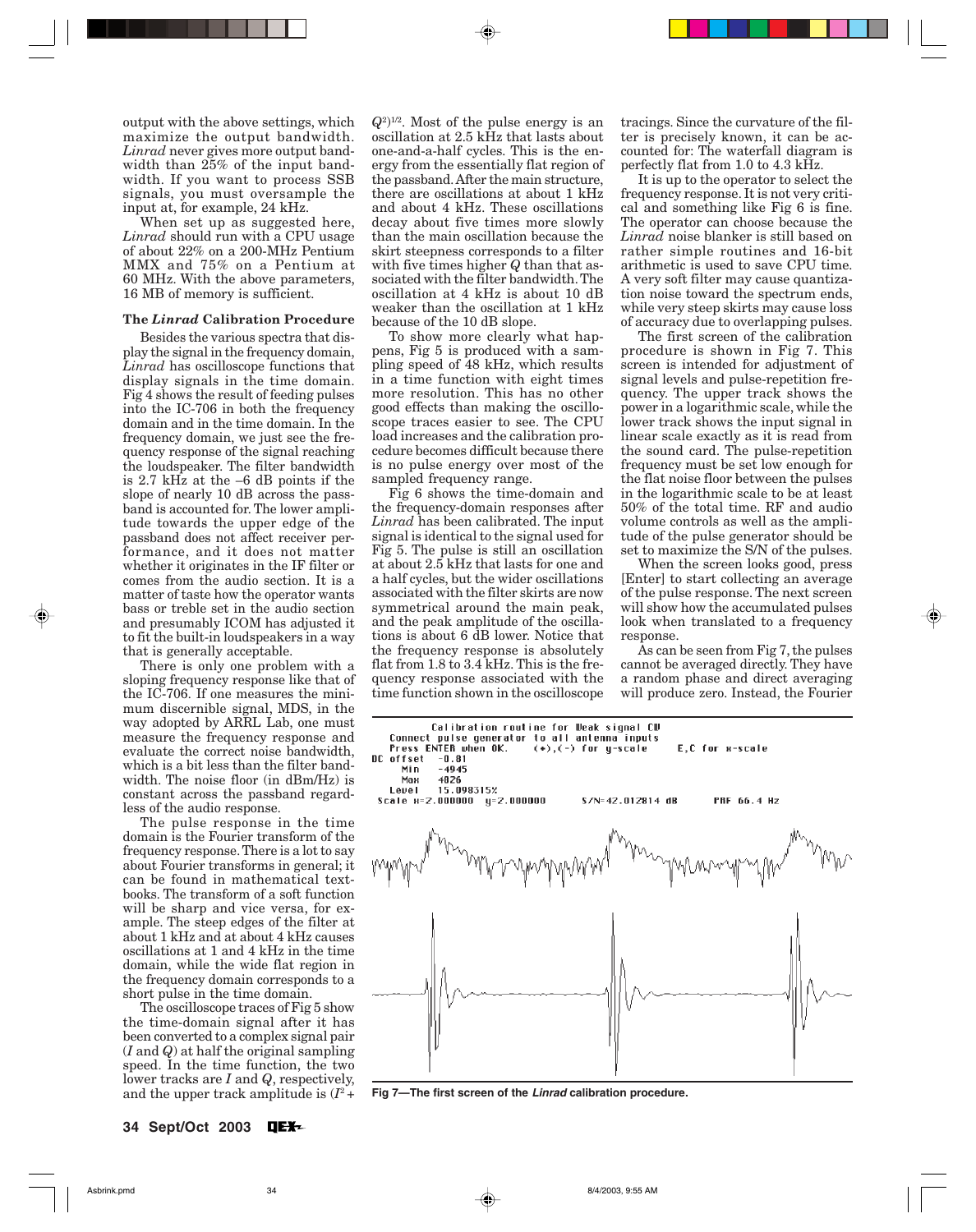

**Fig 8—Baseband filter with 40-Hz bandwidth from a 256-point FFT. On screen, the size is indicated in the upper right corner as 8, the corresponding power of two, but that is not visible in this image. Carrier and sidebands of the CW signal are not resolved at this modest resolution.**

transform is taken for each pulse. The amplitudes are averaged directly, but the phase is differentiated twice before averaging. The accumulated second derivative is then integrated twice to produce the average phase function. Read more about the details of the *Linrad* calibration procedure here at **antennspecialisten.se/~sm5bsz/ linuxdsp/flat/flat.htm**.

#### **Normal Operation of** *Linrad*

When everything is set up, watch the waterfall graph. When something looks interesting, click on it and the corresponding signal is routed into the headphones immediately.

With the mode-dependent parameters described above, a typical bandwidth for CW could be 40 Hz. The baseband filter, like all other filters in *Linrad*, is implemented in the frequency domain, so it involves an FFT and an inverse FFT. The time delay through the filter is at least the time it takes to collect all the data points for one transform. With a 2-kHz sampling rate at baseband, the delay for a filter with 256 points is 0.13 seconds. This corresponds to a bin width of 7.8 Hz; so for a 40-Hz bandwidth, one needs six data bins over the flat region of the baseband filter.

Fig 8 shows the baseband graph with such a filter. When *Linrad* is set up like this, the processing delay is 1 s, which is about as much one can tolerate in normal CW traffic. Half of that is a margin that is not required on fast computers. It is set by the "Output delay margin" parameter. The little boxes in the upper-right corner set the size of the baseband FFT. One cannot set a number that is smaller than the size of the window, but the arrows in the upper-right corner can be used to expand the X-axis which will allow a smaller FFT size.

For extremely weak signals, one can switch to coherent processing. To do







**Fig 10—AFC graph (upper) and waterfall graph (lower) showing first a stable station, then a very unstable station drifting at about 1.5 kHz/min.**

that, one needs a very narrow filter for the CW carrier so the baseband FFT size has to be larger. Fig 9 shows a typical filter for coherent CW. Here the baseband FFT size is set to 2048, which causes a delay of 1 s for a total processing delay of 2 s. In case where the AFC must run with a delay, the total processing delay will increase correspondingly. Use the F1 (help) key to find out about the different controls in the baseband graph and read more about it at **antennspecialisten.se/ ~sm5bsz/linuxdsp/run/basebgr .htm**. This link gives some more information about coherent CW: **antennspecialisten.se/~sm5bsz/ linuxdsp/demo/coheme.htm**.

#### **Using the AFC**

It is well known that CW signals can be seen on a waterfall display at levels well below those at which they can be copied by ear. That means of course that the computer can locate CW signals precisely at signal levels below the detection threshold. This is used in *Linrad*. The AFC routine uses the same power spectrum used for the waterfall graph: The second FFT, if enabled, otherwise the first FFT is used.

The AFC is affected by the resolution at which the power spectra are available. The sensitivity increases with reduced bandwidth, but not proportionally, because wider bandwidths allow more averaging. Setting the FFT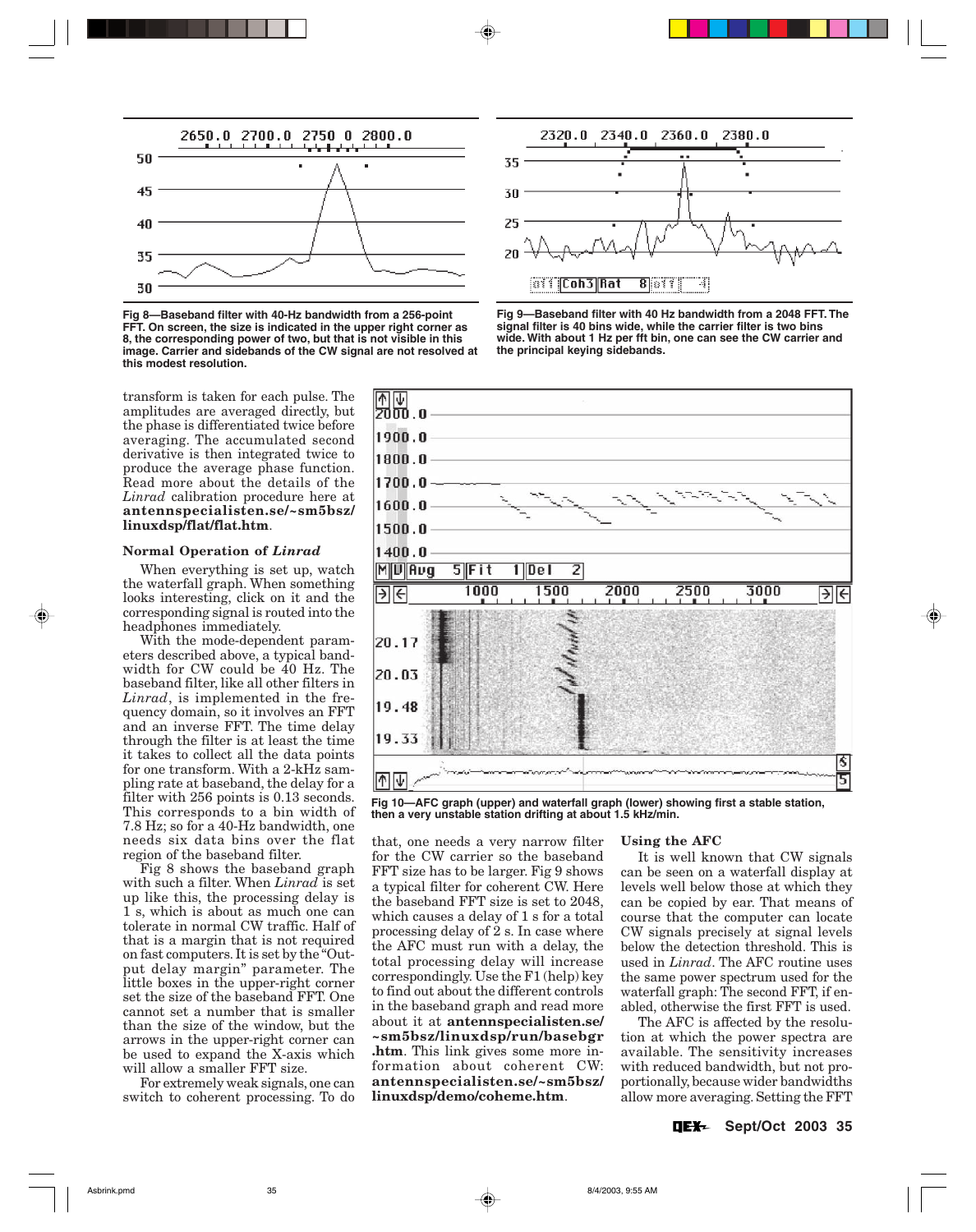resolution narrower than the bandwidth of the signal does not improve sensitivity, but it does degrade time resolution for unstable signals.

The parameters suggested above give a second FFT size of 1024, which yields 4 Hz per bin and a bin bandwidth of about 8 Hz with a sine<sup>2</sup> window. This is adequate to keep signals centered in the desired passband within 1 Hz or so, and a signal that drifts by less than 100 Hz per minute can be located well enough by extrapolation of the frequency from several seconds back in time. That, in turn, means that the frequency is evaluated from typically 25 transforms, giving a S/N improvement of typically 7 dB.

For very unstable signals, the AFC can be run with very little averaging. Fig 10 shows the AFC graph and waterfall graph of a station that drifts by 100 Hz in 30 transforms. The mode parameters are set as described above, so that each transform spans 0.26 s. They overlap by 50% so they arrive at an interval of 0.13 s. The frequency drift is thus 25 Hz/s, which can also be read from the waterfall diagram, since it has both time and frequency scales. For the AFC, an average frequency is computed from five transforms or about 0.8 s. Over this time, the frequency drifts by about 20 Hz, twice the bin width of the FFT. In the waterfall, the averaging is four so it gives a good idea about the input data used to calculate the average frequency for the AFC.

Up to about 19.50, the stable and much stronger QSO partner is transmitting. The S/N is 25 dB in an 8-Hz bandwidth. On screen the AFC graph shows S/N in yellow, not visible in Fig 10. The stable station is at 1700 Hz. For the unstable station, S/N goes from about 17 dB to 13 dB during the transmission. The reason for the sawtooth frequency variation is that short interrupts are made in the transmission now and then. During these interrupts, the S/N falls to about 5 dB, which corresponds to the largest noise component with an averaging of only 2.5 times.

The AFC would normally fit a straight line to the average frequency so as to allow a more precise frequency determination. This will fail for a signal that makes abrupt frequency jumps, therefore the fit parameter is set to 1, which means that the average is used directly. The delay parameter is set to 2, which means that the average frequency is used to process the signal that belongs to the midpoint of the time span from which the frequency is determined. With a S/N of 13 dB in an 8-Hz bandwidth, this signal is not easy to copy at high speed even if the real S/N is a bit higher; the peak is smeared a little by frequency drift. With the AFC keeping the signal at the passband center within a few Hertz or so, the 60-Hz filter that fits the keying speed can be used for reception; at least 200 Hz would be required without AFC.

The example in Fig 10 is not intended to suggest that there is a great advantage in going from 200 Hz to 60 Hz. A trained operator already has a very sophisticated "signal processor" in his brain with a very efficient AFC. The example is intended to show principles only. If the keying speed had been four times slower to fit in a 15-Hz filter, everything would work exactly the same but at a four-times-slower time scale. Then, going from 50 Hz to 15 Hz would be a very significant advantage because the human brain cannot go much below 50 Hz in bandwidth. If the instability is much worse, so the signal moves around by tens of kilohertz, as could be the case on microwaves, the AFC can be set to produce a readable signal at a modest bandwidth if the hardware has bandwidth enough to accommodate the signal.

The UNKN422 challenge at **www. af9y.com** is a really weak 144-MHz EME signal with severe frequency drift. The AFC graph when running this file through *Linrad* is well suited to describe how the AFC can be set up for very weak signals. The ultimate goal is to make the AFC follow the frequency well enough to allow coherent processing of signals far below the level where copying is possible, and then perform averaging on the coherent data. For coherent data, S/N grows in proportion to the number of averages in contrast to non-coherent averaging that improves as the square root of *N* only.

Fig 11 shows how the *Linrad* AFC operates on the UNKN422 challenge. The size of the FFT used to produce Fig 11 was 4096 with a sine<sup>2</sup> window. This means that each transform spans a time of one second and that the bandwidth of each FFT bin is about 2 Hz. The transforms are interleaved by 50%, so two transforms are computed each second. Fig 12 shows a waterfall diagram from the transforms used to produce Fig 11.

The AFC averaging parameter was set to seven, which means that a spectrum was calculated from the average of seven transforms spanning a time of 3.5 seconds. A new average spectrum arrives every 0.5 second, and from each one a frequency and an associated S/N value is calculated. The crosses in Fig 11 show these frequency values and the boxes show the associated S/N values.

Fig 11 has been manually converted to black and white. On the *Linrad* screen the frequencies are green dots while the S/N values are yellow dots. The AFC fit parameter was set to 20, which means that a frequency is obtained by fitting a straight line to 20 of the crosses in Fig 11. This linear least-squares fitting is done with each frequency weighted by its associated S/N value, which should maximize the



**Fig 11—The Linrad ACF locked to the UNKN422.WAV file, a very weak EME signal.**